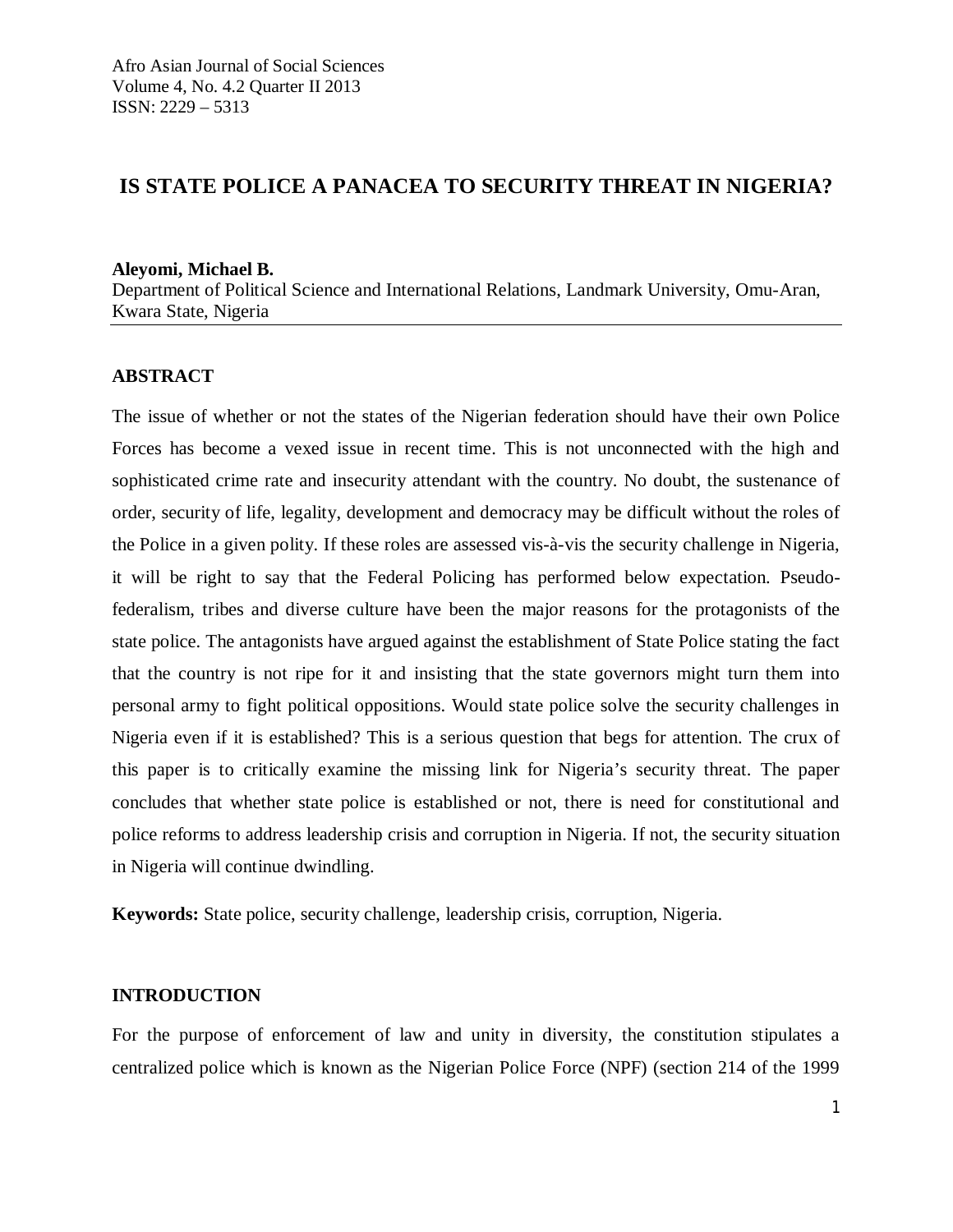constitution of Nigeria). NPF is an important security outfit of the government essentially charged with the internal security of the nation (NPF, 1996). For some years now, the country's police image has been under constant and severe negative criticisms by the press and the public. This is not unconnected with the fact that, the police force is alleged to be bedeviled with social vices such as graft, corruption, robbery, indiscipline and so on (Tunde-Awe, 2005). All these have posed and still posing serious security threat and loss of confidence in the NPF by the citizens.

Thus, the continuous increase rate of sophisticated crime, incessant killings and security threat over a period of time coupled with the helplessness, lackadaisical and sluggish attitude of the centrally controlled police in Nigeria has conditioned the clamour for the creation of state police (Ehindero, 2012). However, there is opinion that suggests that state police will lead to a situation in which there will be two rivaling institutions of the same responsibility, duty and nature. This is mainly the opinion of the antagonists of state police. Nevertheless, the protagonists of the state police maintain that the creation of state police is the only answer to all Nigeria security challenges (Adedeji, 2012).

From the abovementioned schools of thought on the concept of state police, and despite the structural deficiency of the Nigerian police as it were, caution is needed for critical examination of the root cause of security challenge in Nigeria to avoid pitching tent with those clamouring for a change from status quo. For many years now, the debate for the creation of State Police in Nigeria has endured. There has been a plethora of strong arguments put forward by those in favour of the proposal and those against it. Be that as it may, in the view of the fact that the concept of state police is not a new phenomenon in Nigeria, so also the establishment of a single police was not an accident. Therefore, there is need to thread the path of the missing link for the country's security situation. By so doing, it would give room for effective measure of controlling the security threat and taming the monster of leadership and social vices, which have been the challenges of effective policing in Nigeria.

The paper is organized into five main sections. The introductory part is a brief review of the traditional and constitutional functions of the Nigerian police. The second part narrates briefly,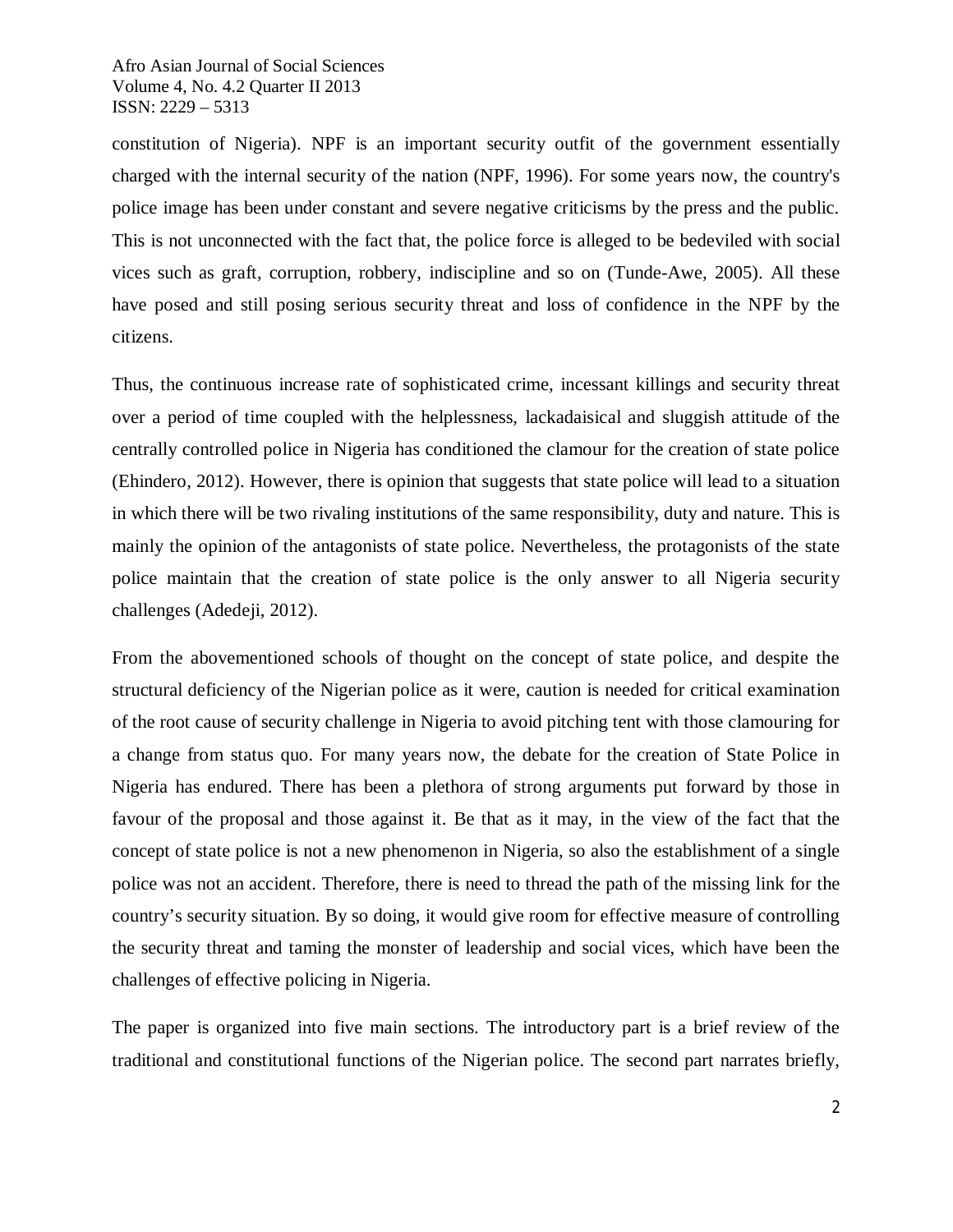the historical development of Nigeria police right from the early days of colonization of Lagos; through the whole of colonial era then post independent Nigeria. The third section bothers on the debates for and against state police in Nigeria. The fourth segment of the paper is on the missing link and weakness of the Nigerian police. While part five resides on the mechanisms or things to consider in tackling the security challenge in Nigeria irrespective of the structure (Federal or State Police) of evolving a better police institution for Nigeria. The paper infers that without an efficient police, Nigeria's democracy may be difficult to nurture and consolidate.

## **HISTORY OF POLICE IN NIGERIA: COLONIAL ERA**

An adequate analysis of the problems and challenges of any police force should start with the appreciation of the history and dynamics of its development. The raging debate on the necessity of State Police in Nigeria is interesting and compelling. Without a shadow of doubt, the Nigerian Police as presently constituted is an overstretched outfit that has completely transmogrified from the template of its original designers and founders. The present day organized policing was a colonial creation. The various communities that constitute the present day Nigeria had mechanism in place to protect their societies (Rotimi, 2001). It was natural that Nigerian colonial masters secured their lives and properties with the annexation of Lagos as a British colony in April 1861 (Alemika, 2010). The British, without wasting time in proposing the establishment of police, established a consular guard to be stationed in Lagos. Although the request was turned down by the British foreign office for economic reason, it was not long before the acting governor of Lagos colony realized the indispensability of organized police in the conquered territory (Onyeozili, 2005; Adedeji, 2012).

According to Alemika and Chukwuma (2012), there are three important historical issues relevant to the understanding of the development of police forces and police – public relations in Nigeria. First, colonial conquest of Nigerian nationalities took place disconnected over a long period (1861-1903). Nigeria's constituent nationalities were conquered at different period. As a nationality is conquered British colonial presence is established by establishing a police force for the territory (Tamuno, 1970). The second reason is that violence and fraud were employed in the conquest of the nationalities. Consequently, the colonizer feared resistance and police forces under various names were established and employed as instrument of violence and oppression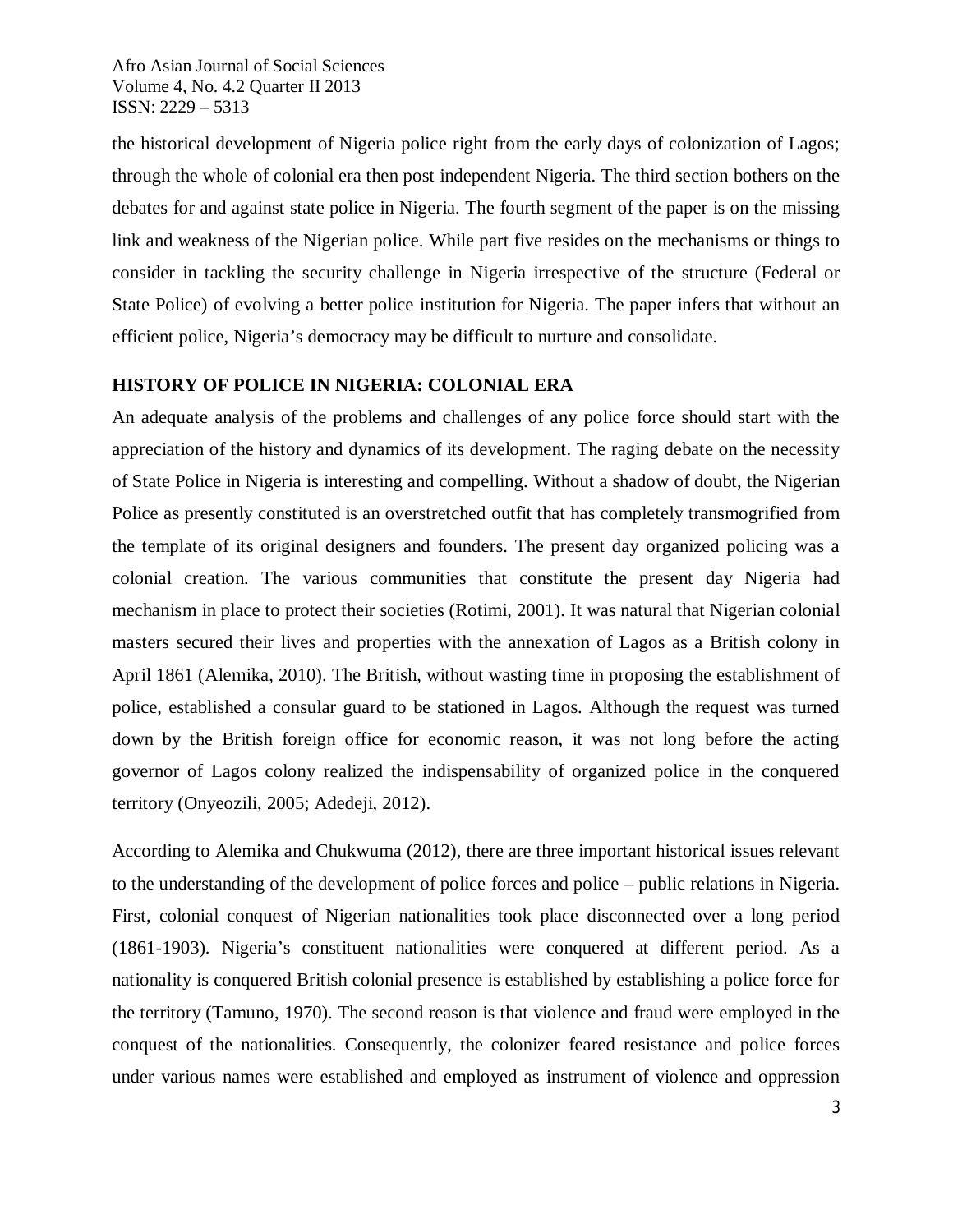against the indigenous population. Third, given the character of colonial rule, police forces were the instrument used to sustain the alien domination. The colonial police were not accountable to the colonized but to the colonizers. By 1862 according to Onyeozili (2005), the British government had increased the constabulary to 100 and by the following year, there were 600 men on the nominal role of the constabulary.

The establishment of police forces in colonial Nigeria also reflected administrative policy and concerns. One of the noticeable features of early colonial police is that too much emphasis was placed on maintenance of law and order. Much emphasis was placed on suppression of riots to the detriment of prevention, detection and prosecution of crime. For this reason no attention was paid to educational standard of the recruits, as a police recruit only needed to pass test of physical fitness before being considered as a fit and proper person for recruitment to the police (Onoge, 1993).

Tamuno (1970) argued that:

The police powers given to the Native Authorities after the 1914 amalgamation were therefore of greater relevance to Western and Northern Nigeria than to the south-eastern parts of Nigeria. As Native Authorities, the Chiefs had their police powers extended and consolidated under the laws of 1916 and 1924. The Native Authority Ordinance conferred on the Native Authorities the responsibility for maintaining order in their respective areas. Under it, they were allowed to prevent crime and arrest offenders by employing 'any person' to assist them in carrying out their police duties. Their police powers were increased under the Protectorate Laws Enforcement

Under these laws, according to Alemika (2010), 'palace messengers' - *the akodas* - of the Yoruba kings were recognized and reformed as olopas, while in the Emirates of the North, the palace *dogarai* also were recognized and reformed as *yan/dan doka*. In both cases, these traditional 'police' constituted the nucleus of local police forces of the colonial era (Ahire, 1993). However, the contact of the Yoruba's with the colonial police must have greatly influenced the Yoruba's in organizing the local security men along that of colonialist. Accordingly, the Egba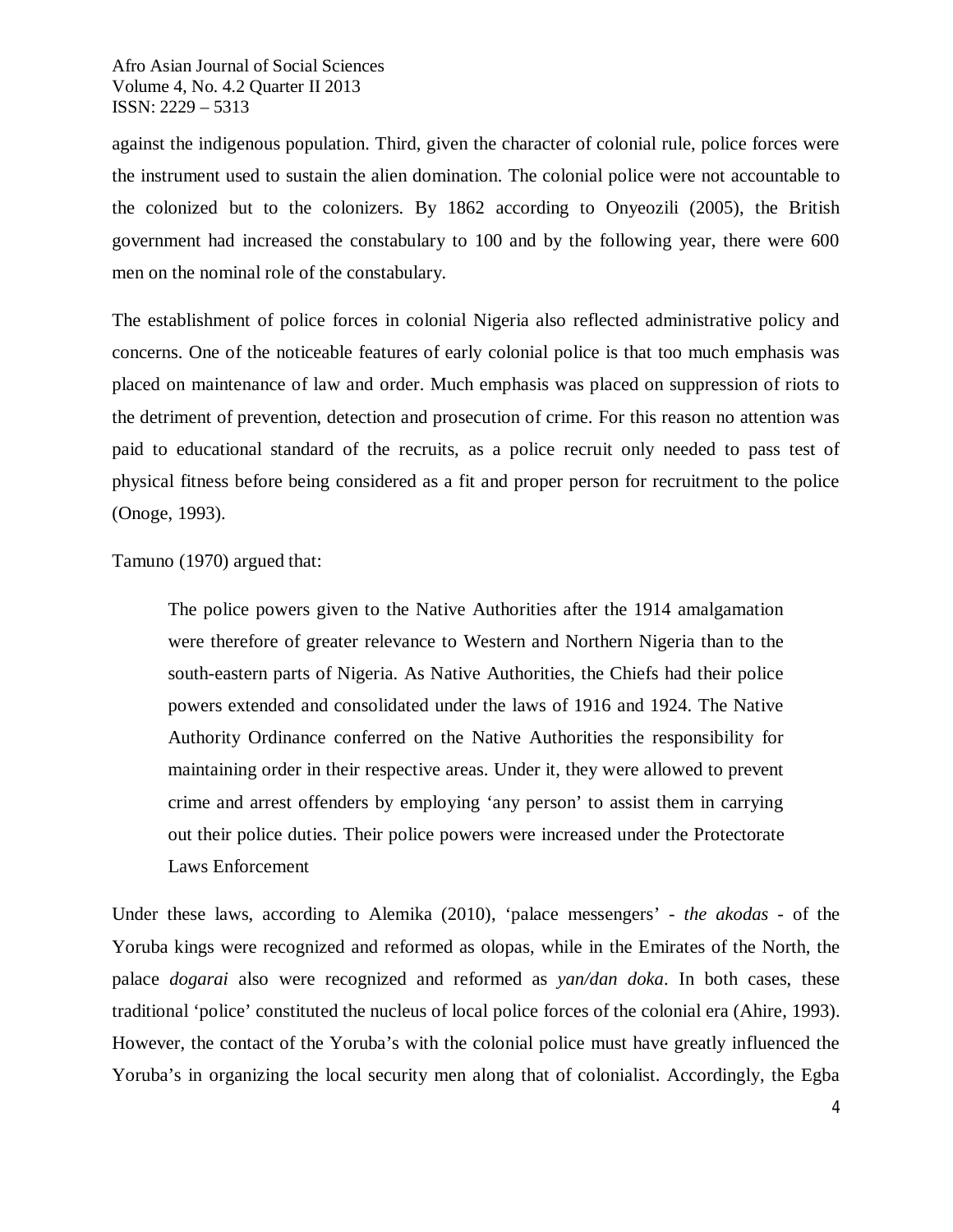united government established an Egba police on the 27th of July 1905 (Adedeji, 2012). The membership of this police was largely drawn from 'ode' called native hunters and their original assignment was to combat the menace of armed robbers considered to be on the increase then. Ibadan and many other Yoruba towns subsequently copied the initiatives of the Egbas (Alemika, 1993).

Be that as it may, the amalgamation of the southern and northern protectorate to form Nigeria in 1914 did not follow a similar pattern. It was not until 1st April 1930 that the Nigeria police became unified under the command of an inspector general whose office was at the force headquarters in Lagos. This pattern was maintained by the colonialist till 1st October, 1960 when Nigeria gained independence and survived till few years after i.e. 1966 (Alemika, 2010).

## **POLICE IN NIGERIA'S POST-COLONIAL ERA**

Nigeria joined the comity of independent States from Britain on the 1st October 1960. Not until the termination of the democratic rule by the military on the 18th of January 1966, the politicians of the 1st republic maintained the policing arrangement bequeathed to Nigeria on the eve of independence. Until 1966, the local police forces in Northern and Western Nigeria coexisted with the federal police force which is also known as NPF. It appeared as if the politicians of the newly independent Nigeria had no temperament that can sustain multiple police forces. The local forces were disbanded as recommended by a panel set up in 1966 by the military regime of JTU Aguiyi Ironsi. The Panel headed by Gobir, was requested to consider the desirability of dual (Local and National) or centralized (unified) police and prisons service. The Gobir Panel submitted its report to the military regime led by General Gowon and recommended the abolition of local police forces and prison services. The Committee condemned the local police forces of poorly trained, corrupt and used for partisan political purposes, including the repression of opponents, by traditional rulers and politicians in Northern Nigeria as well as by political parties and governments in power in the Northern and Western Regions (Ohonbamu, 1972).

The experience of the NPF under the military rule according to Alemika and Chukwuma (2012) may be characterized as sweet from 1966 -1979 and bitter from 1983-1999. The military rule under General Gowon may indeed be viewed as the sweetest period of police-military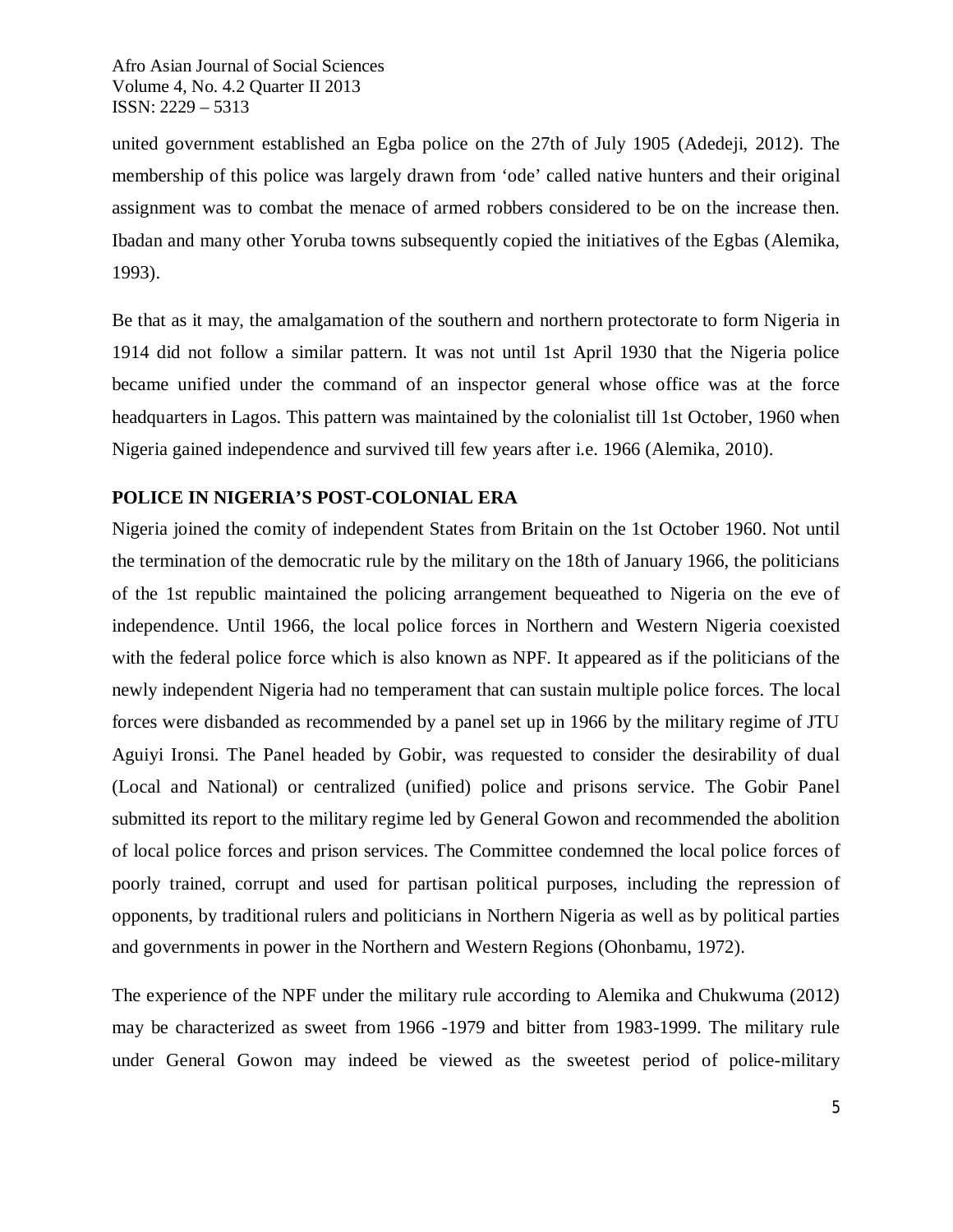collaboration in governance. Between 1966 and 1979, the police were co-opted into governance by the military as state governors and members of the national ruing council. More importantly, the police were respected as partners by the military rulers. However, during the period of 1983- 1999, the police lost its high profile and prominence in government, although it continued to be incorporated as junior partner as state governors (Alemika, 2010). However, the Force as an organization was neglected in terms of funding and equipping. This was attributed to the fear of the military that a strong police force may constitute a threat to the Armed Forces, especially by acting as a counterforce during military coups. Instead of equipping the police to serve as the primary tool for promoting and protecting internal security, the military governments resorted to establishing special task forces with army and police personnel (Alemika, 2010). Each unit of such was led by a soldier, often junior in rank to the police on the task force. This demonstrated the subordinate role assigned to the police, the impact of which is still felt thirteen years after military rule i.e. 1999 - 2012.

Of the entire problems facing the Nigeria police as an institution, none is more pronounced than corruption, leadership crisis and high centralization of power. All these and more shall be discussed in the subsequent section – missing link. This conclusion can hardly be faulted, considering the manner by which the rank and file usually extorts money from drivers of commercial vehicles and motorcycles. Little wonder that one of the first steps taken by the current leadership of the NPF was the cancellation of checkpoint, believed to be the Achilles heel of the NPF.

#### **THE DEBATE FOR AND AGAINST STATE POLICE IN NIGERIA**

It is no longer news that Nigeria is ravaged with high rate of insecurity and other social malaise. These have brought about different schools of thought about the high rate of insecurity and how to properly suggest a lasting solution to it. Be that as it may, some people have opined that the only solution to the security threat of Nigeria is to embrace the federating principle of state police. While on the other hand, some have argued against state police, citing that Nigeria is not ripe for it. According to Jonathan, (2011) "State police may be theoretically good, but looking at our political environment, it could be abused to the detriment of the country". The opposing camp on the issue of state police system gives a clear indication on their various views on the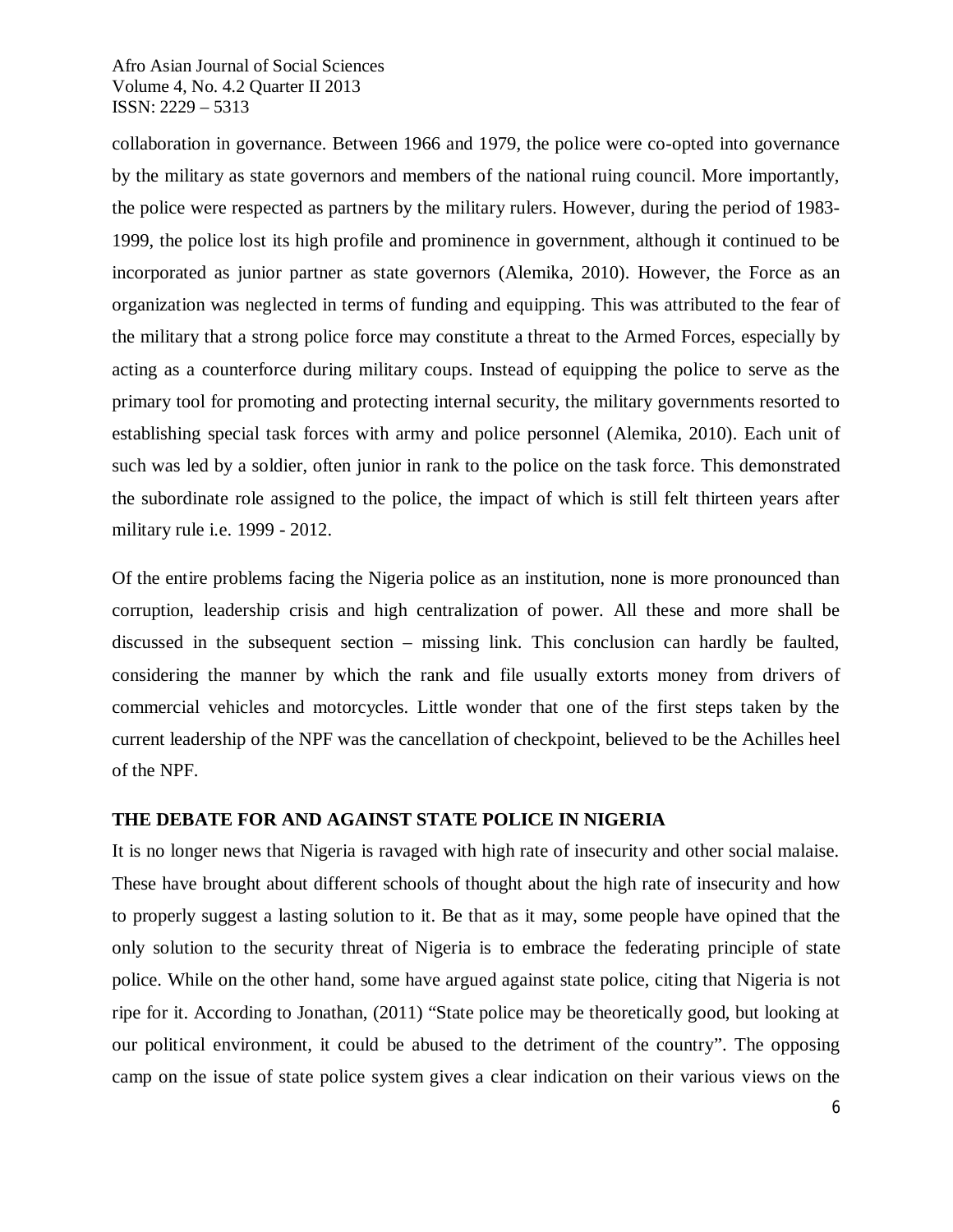need for constitutional amendment particularly the clause that attends to the police as the sole function of the federal government. Would the police be adopted as stooges by top state officials to defend their criminal activities, as insinuated by the antagonists of state police? Or will state police serve as an antidote to the country security challenge as anticipated by the protagonists of state police? This is the crux on which this segment is based. Therefore, it is pertinent to understand the two points of views for us to appreciate the missing link before proposing the way forward.

## **THE ARGUMENT FOR STATE POLICE**

The strongest argument in favour of the establishment of a state police is that it accords with the principle of federalism on which Nigeria styles its constitution. As a federal state, the power of the Federal Republic of Nigeria is divided between the central government called the federal government and the 36 states of the federation (see section 2 subsections 2 of 1999 Constitution). Law making function in the centre is the responsibility of the national assembly while the states houses of assembly perform similar function subject to the limit permissible by the legislative list contained in second schedule to the constitution (section 4 of the 1999 Constitution of Nigeria). More so, the executive powers of the federation are by virtue of section 5(1) of Nigeria 1999 constitution vested in the president while that of the states are vested in the governors. The exercise of these executive powers on both cases extend to the execution and maintenance of the constitution and all laws made by either the national or state assemblies, as may be appropriate. However, the continuous existence of state police in Nigeria is the historical imbalance in Nigeria federalism

One of the advocates of state police is Governor Babatunde Fashola of Lagos State. He argued that every state that has the power and can give judgment through its state high courts and magistrates and make laws through its state assemblies and legislators must have the concomitant powers to enforce its law and police its state (Onwuzuligbo, 2012). This is an extension of the principle of federalism to which Nigeria's federal and state courts exist (section 6 of the 1999 Constitution of Nigeria). Thus, federalism is not complete without the existence of state police. In more advanced federating societies, there are federal and state police. For instance, the American federal system has Federal Bureau of Investigation (FBI), State Police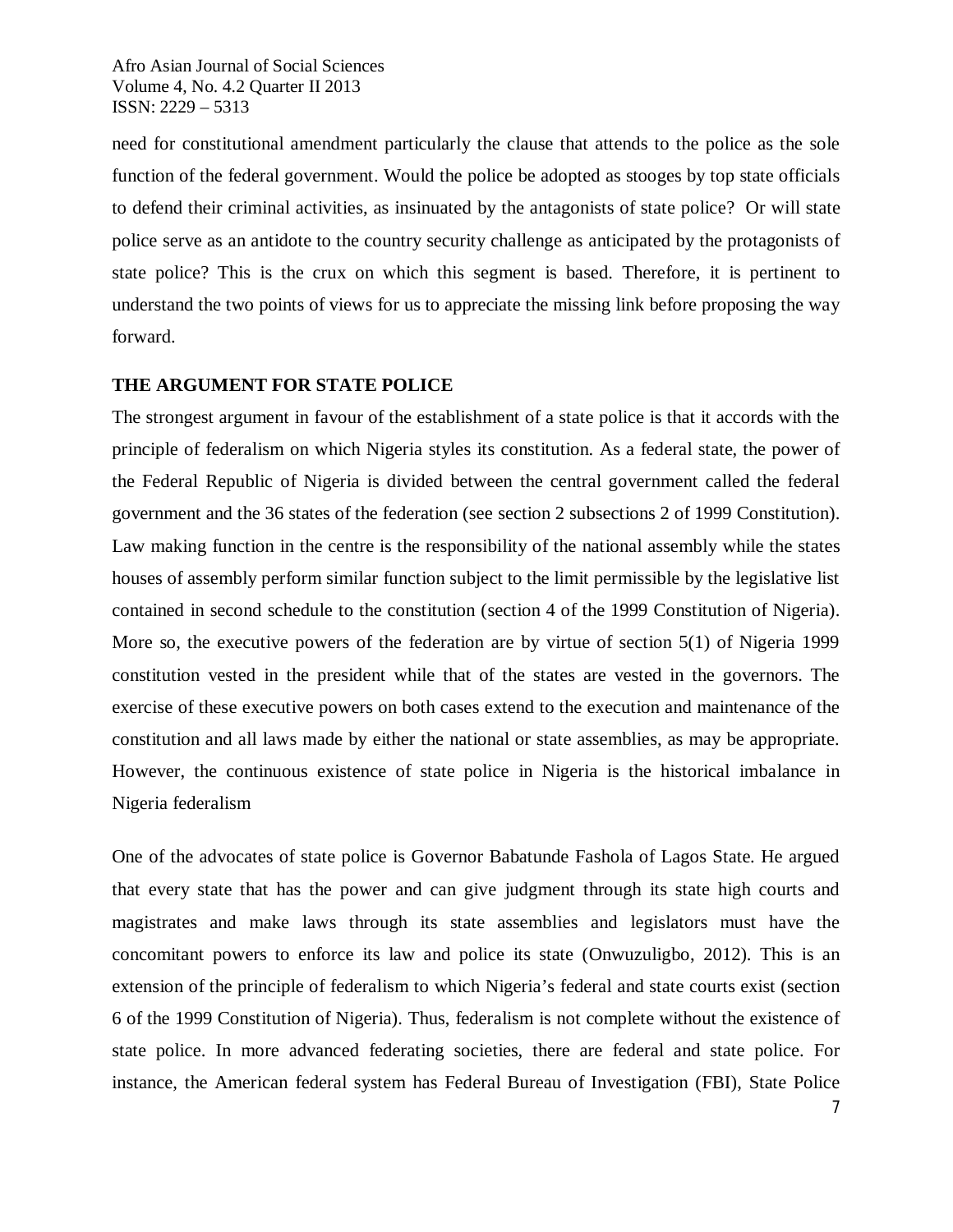establishments and City or County Police. Big institutions like Universities and Parks have their own Police outfits. A critical analysis of the constitutional provisions mentioned in this point reveal that each of the states constituting Nigeria is meant to be a complete government on its own with powers to make laws, enforce them and punish offenders through the judicial arm. Yet under the Nigeria legal system, the only institution saddled with the responsibility of enforcing law is the Nigeria police force, a federal agency (section 214 of the 1999 Constitution).

Besides, the role of the federal government towards effective policing is undermined due to politicking. The constitution makes no pretence as to whom really, is the overall boss of the Nigeria police. The provision according to section 215 (4) of 1999 constitution of Nigeria is unequivocal that a state commissioner of police shall be at liberty to refer a directive given by a state governor to the president before acting on them. In Nigeria where most government decisions are influenced by politics, a governor's directive to the state commissioner of police is prone to constant veto. A classical example of the usage of presidential power to undermine the state, among several others, was the murder trial of Nigeria former senate majority leader, Teslim Folarin in 2011. Without waiting for the legal advice to issue on the murder charge brought against him (Teslim Folarin), the police believed to be acting the script of the federal government of Nigeria, unilaterally withdrew the charge against the accused person (Sahara Reporters, 2011). Another clear example of the powerlessness of the states can be seen in the unilateral disbandment of Bayelsa state security outfit by President Goodluck Jonathan (James, 2011).

It is fallacious and exigent to ascribe the managerial capability of an institution like police to a particular tier of government in Nigeria. It is expedient and essential to revisit the creation of state police. The decision to completely cede policing to the federal authorities in Nigeria was premised on the wrong assumption that the federating states in Nigeria lack the power to maintain a disciplined force, especially against the backdrop of the experience of the first republic, which has been initially mentioned in this piece. But experience has shown that the federal police are not immune from the malaise that afflicted the local police while it existed. Corruption, indiscipline, oppression etc, all factors that contributed to the demise of the native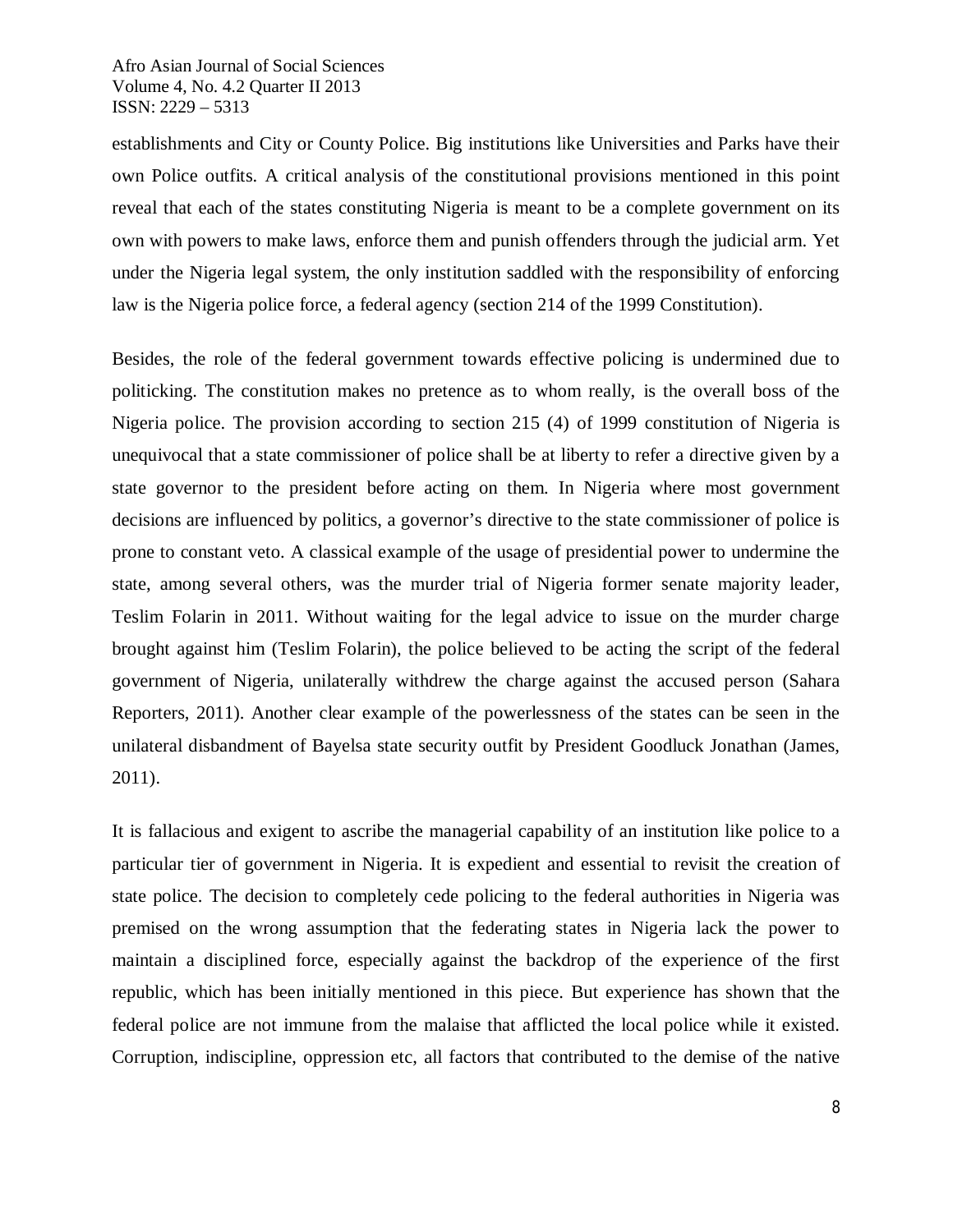police still hinder federal police in the discharge of their constitutional role. There is need to decentralize the federal power on the issue of security to avoid been overburdened. After all, the laws that abrogate state police are not immutable.

Another argument, relating to the above, in support of state police, is that Nigeria is too large and heterogeneous for its security matters to be over centralized. In a country that is usually quagmired by administrative bottlenecks and unnecessary bureaucracies often waste time on simple matter like deployment of troops to quell insurrection, the effectiveness and efficiency of local militias like Oodua People's Congress (OPC), Bakassi boys, Egbesu boys, Vigilante Groups etc have lend credence to the belief by many that security is a local problem and only those who understand the terrain can manage it.

Accordingly, security these days, in Nigeria, is seen as protection of Abuja the seat of power alone. It is the individual states that now spend heavily to subsidize the operation of policemen deployed to their domains to ensure that lives and properties are secured. For instance, Lagos State has in place a Security Trust Fund which is used to fund the operation of the state Rapid Response Squad. Arms and ammunitions are purchased from this fund while officers and men serving in the outfit are also paid special allowance. Ogun State and Oyo State to mention but few also have ad hoc security agencies funded from money in the States Security Fund. If a state spends heavily on matters relating to security, then it must be able to exert some form of control, after all he who pays the piper dictates the tune (Adedeji, 2012).

## **THE ARGUMENT AGAINST STATE POLICE**

At this juncture one would naturally begin to consider the option of State Police judging from the above argument. As attractive as that option is, one must tread that path very cautiously. Truly, in more advanced societies, there is Federal and State Police existing independently, that should not form the basis of state police in Nigeria. One of the major arguments against state police in Nigeria is the problem of misplaced priority or abuse of office. It is believed by the antagonists that Nigerian State Governors would without doubt convert State Police outfits under their control to instruments for pursuing and executing their political whims, nuances and caprices. The establishment of state police may be theoretically good, judging from the advanced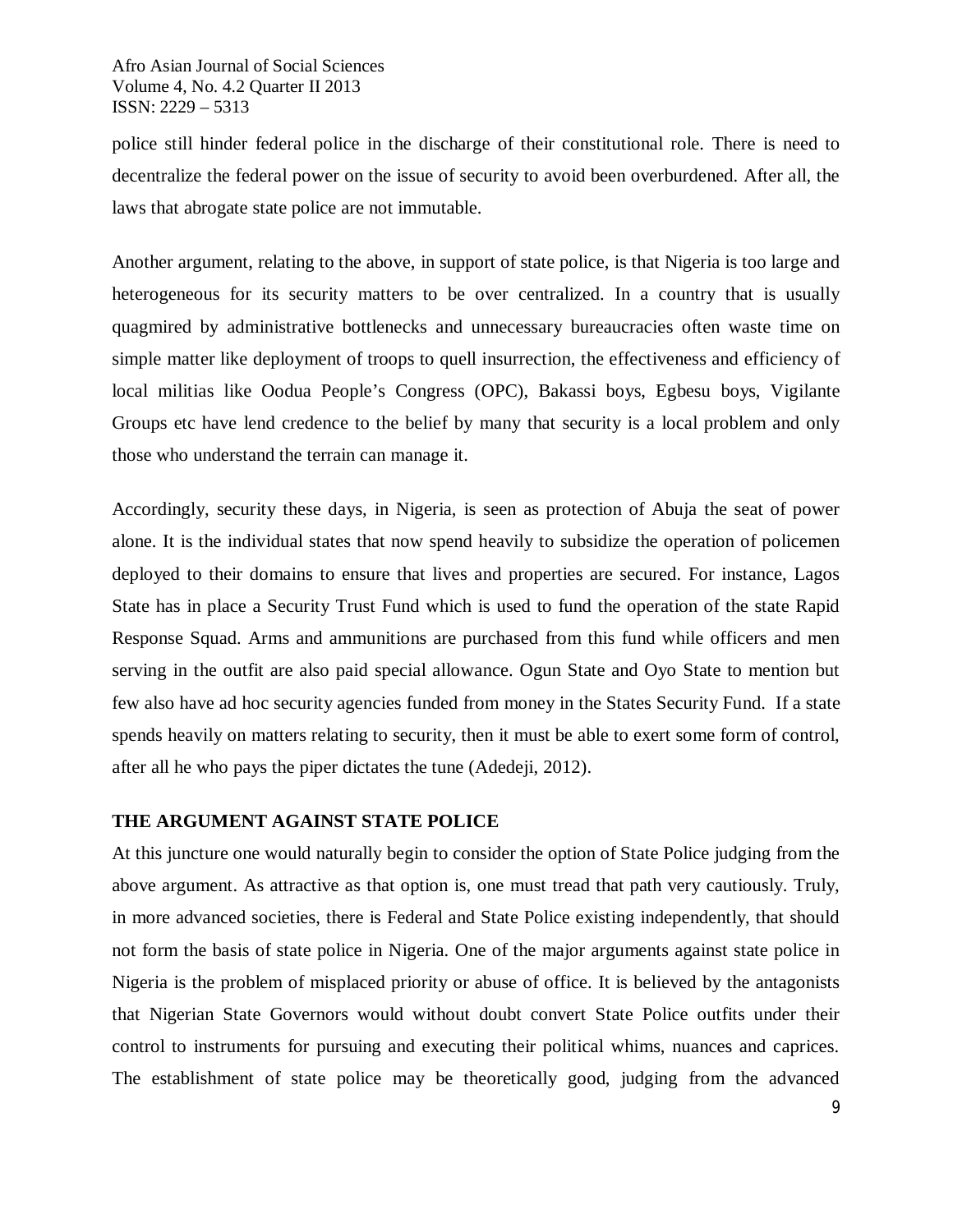countries, but it could be abused to the detriment of the country looking at the political environment of Nigeria (Jonathan, 2011). The argument against state police opines further with a clue from what is happening in the local government level, which supposed to be independent third tier of government, has been hijacked by the state governors. Local government chairmen in Nigeria are mere glorified 'houseboys' or 'hallelujah boys' of the Governors. The Governors care less about Local Government autonomy and also care less about the people's right to elect their leaders. It is against the background of the roles played by the state governors in the local government that wisdom is needed in allowing the states to keep their own police institutions.

Yet again to be considered is the problem of conflict of interest and challenges that is likely to be fallout of multiple security agents. Although the police as presently structured are guilty of most, if not all allegations leveled against local police the issue is whether or not Nigeria should face the challenge of a single police instead of having to fight many battles at the same time. It is equally doubtful whether Nigerian politicians have the temperament to resolve amicably the jurisdictional problems that are likely to arise from operation of multiple police forces.

Besides conflict of interest is the problem of funding. The establishment of state police in Nigeria of today may not be feasible because of the problem of funding. Virtually all the states depend largely on federal allocation for survival in Nigeria. This is already challenging the feasibility of many states whose incomes are hardly enough to meet their expenditure. To add police responsibility to the affairs of states, most of which are still battling issues relating to the payment of minimum wage appears to be overkill (Adetumbi, 2012). Even Lagos state which, has been assisting in the funding of policemen deployed to the state have been doing so through the means of a trust fund specifically set up for that purpose.

Another reason while the clamour for the establishment of state police in Nigeria is likely to be seriously resisted is that, going by history, nothing has changed in the condition that initially led to the demise of native police in the first instance. Native police of Nigeria's first republic was a most abused public institution (Adedeji, 2012). Therefore, any attempt to examine again the issue of native or state police will amount to mere repetition (Rotimi, 2001:129-197). For the sake of emphasis, it suffices to state however, that native police in pre 1966 Nigeria symbolized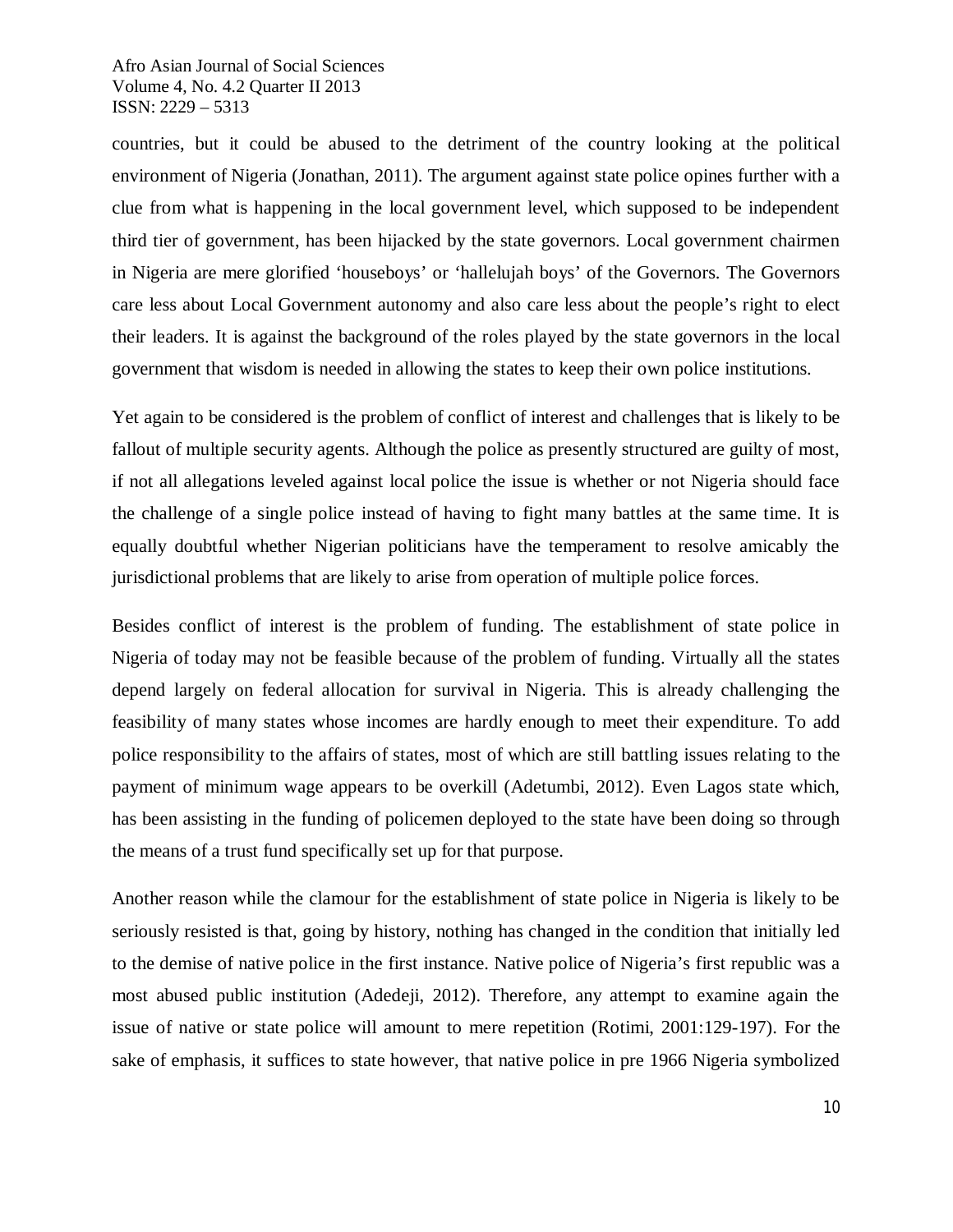absolute powers by local authorities which powers were recklessly used by politicians of that era for selfish political gains. In both the northern and western politicians freely utilized native police to oppress political opponents and rig elections (Adedeji, 2012). For instance, in the west, the involvement of the thugs in native police uniform by politicians led to operation *wet e* (see Soyinka, 2001). The case of operation *wet e* coupled with some other factors served as the remote causes of the  $15<sup>th</sup>$  January, 1966 military takeover in Nigeria. As argued by Adedeji (2012), states and local governments might have been outlawed from creating state police, their recourse to ethnic militias like Bakasi boys, Egbesu boys, the O.P.C and so on to inflict havoc on political opponents surely foretell how dangerous it would have been to legally allow state and local authorities to control the use of force. The revelation that members of the dreaded Boko Haram have sponsors among prominent politicians in Nigeria is an issue that must be of serious concern (Aleyomi, 2012; Businessday November 23, 2011).

## **SECURITY THREAT IN NIGERIA: THE MISSING LINK**

The poor performance of the Nigeria police has necessitated the clamour for state police to be or no to be. Many people have argued that state police is a global practice where strange movements, suspicious characters and micro crimes are easily nipped in the bud before they blossom. One may be tempted to be part of this call giving the current state of insecurity the country is going through. Uncontrolled kidnapping, bombing, armed robbery and so on are some of the crimes committed daily in the country where there is police force. The weaknesses of Nigeria's police, which have hampered its efficiency and effectiveness should be considered and addressed, first and foremost, before clamouring for the decentralization or centralization of the police force. The sobering reality, however, is that the police in Nigeria have not had great success in dealing with either urban or rural crime. A difficult environment; the police force's traditional disinterest in the poor; and lack of resources both in terms of personnel and in skills and equipment hamper its ability to be effective.

One of the missing links to high level of insecurity in Nigeria is shortage of manpower in the Nigerian Police Force. Too often police presence in the high-density locations where most city dwellers live is only sporadic and the number of officers available is very small. The NPF is highly understaffed. The ratio of a police officer to a Nigeria citizen is 1:722 (Baker, 2010). This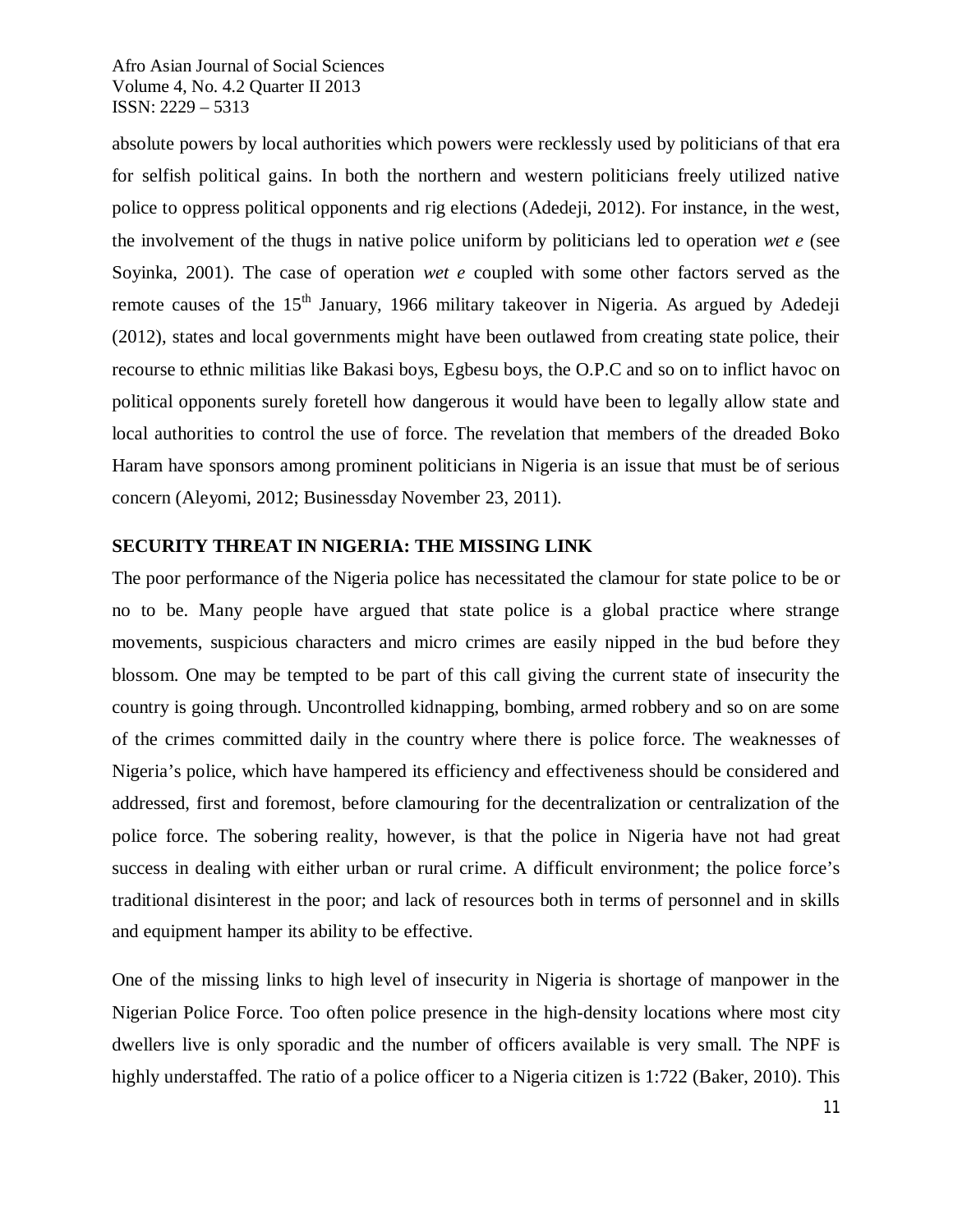means that a police officer is estimated to secure and protect 722 people among other things. Most of those who are available are commonly undertrained and may even lack literacy skills.

Moreover, the federal government often severely lack or misuse resources, institutional capacity, and in some cases unwarranted control and interference of police discharging their duties culminate to the police ineffectiveness. The country's security votes and available resources have largely and commonly been tilted heavily toward the military over the police. This preference for the military has weakened the police, who lack management and technical skills, interagency coordination, communication equipment, transport, and even lighting, office space, filing cabinets, stationary, computers, uniforms and forensic laboratories. All these undermine the effectiveness of the Nigerian police.

There is limited success in the effectiveness of Nigeria Police Force despite the introduction of police restructuring, training and oversight bodies. Accordingly, citizens expect a rapid transformation of policing in Nigeria. Rather, many continue to doubt the federal government ability and willingness to finance the necessary steps that promise police availability, accountability, integrity, effectiveness, and community partnership. The people's skepticism is reinforced by continuing media accounts of police abuse and collaboration with criminals and citizens' daily encounters paying bribes to police to allow them through traffic check points or to investigate crimes (Blueprint Newspaper, September 03 2012). This experience has driven many citizens to look elsewhere for protection (Baker, 2005). The situation is worse in Nigeria, because, people are vulnerable to attacks. There is need for an extra arrangement for security beyond what the state provides (Leach, 2003). In short, the present federal structure of policing in the official police protection is insufficient to address the growing violence experienced in Nigeria majorly the northern states.

Compounding these challenges is a long history of police neglect, corruption, and culture of impunity common in Nigeria, having its roots in part in coercive colonial policing practices. Police corruption has been defined according to Goldstein (1975) as the misuse of authority by a police officer in a manner designed to produce personal gain for himself or for others. According to IDASA (2007), the police in most African countries are significantly brutal, corrupt,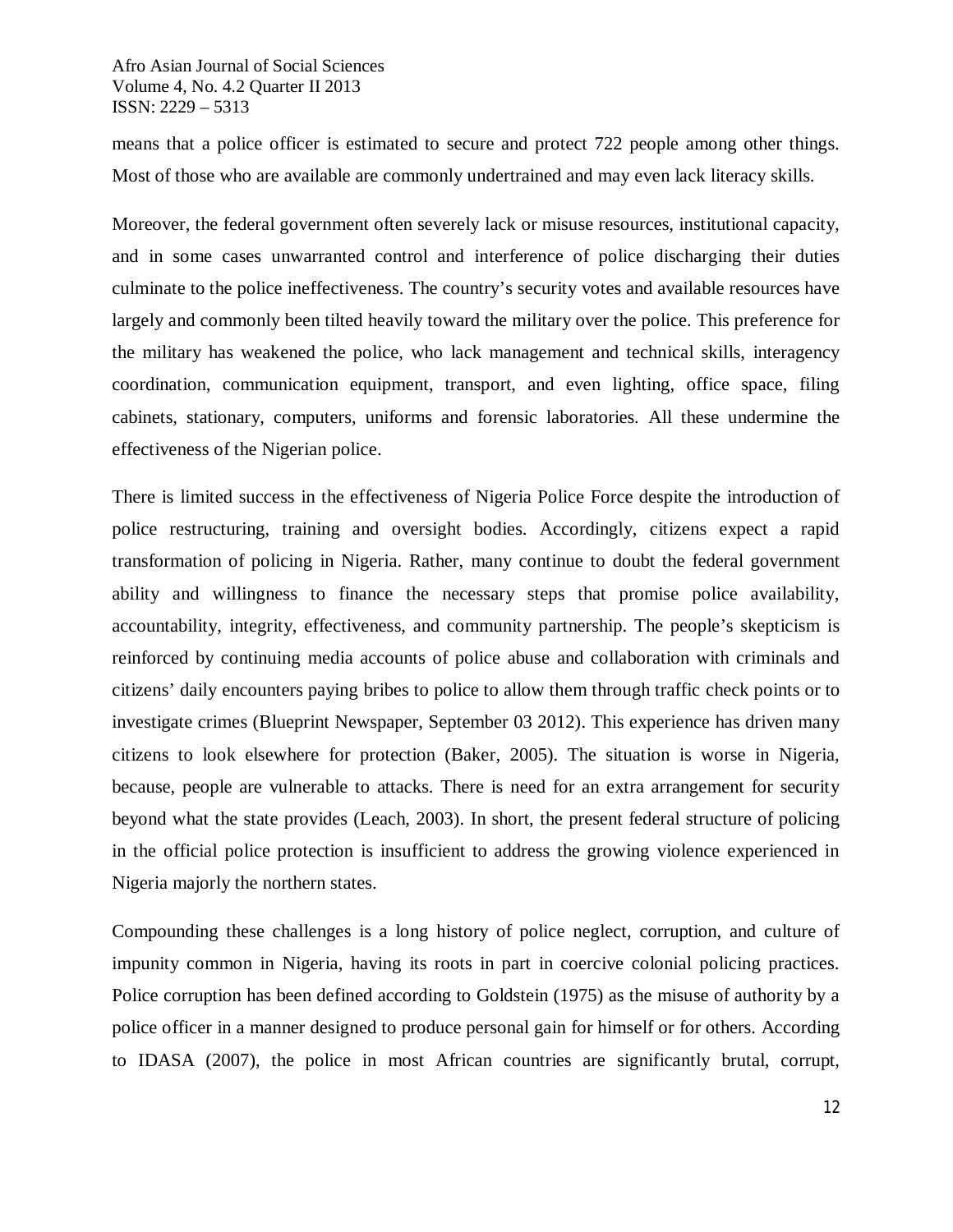inefficient, unresponsive and unaccountable to the generality of the population. Indeed, multiple reports from Amnesty International, the International Bar Association, the Commonwealth Human Rights Initiative, and other respected international research institutes have frequently documented and criticized police behavior across the continent of which Nigeria is not exempted (see IDASA, 2007; Amnesty International, 2009; Baker, 2010). Although, corruption is endemic in all segments of the Nigerian society, it is particularly objectionable among the police because it is their occupational responsibility to prevent and work at its elimination and not to be responsible for its spread, entrenchment and legitimation as a norm of social and official interaction

Without a shred of doubt, the Nigeria police are really enmeshed in corruption like several other state institutions. But the degree of corrupt practices in the police appears too deep into the 'fabrics and hearts' of the organization (Adeyemi, 2001). If personnel of other institutions engage in corruption at all, they do it perhaps with caution while that of the police is done obviously more in the full glare of the public. The police have always been found wanting and incapable of stemming the crises most especially because of the disdain for them by members of the public. It is recognized that the police force has tried to 'purge itself of bad eggs' but this is not adequately made visible to the public, thereby creating the perception that the force always protect its errant officers. This manifestation of corrupt practices in the Nigerian police has really gone too far to mar the image of the police in the eyes of the public (Adebayo and Ojo, 2009).

The Nigeria police is an institution that no Nigerian loves to come in contact with, despite the fact that it is supposed to be a friend of the society, because of the high rate of corruption inhabited in the organization. Though, on the surface, the job of policing appears to be inherently corrupt on the ground that offenders will do everything possible and could also go to any length to escape, the long hands of the law both legitimately and otherwise. Corruption has a very dilapidating effect on police and the society at large. Indeed, a corrupt police is as good as having no police at all. Where law enforcers are law breakers, the society becomes worse-off. For the police to be effective and attain effective policing it must be on the positive rating of the society. A police with negative public perception is already hindered *ab initio* from being effective. Citizens are cynical about giving policemen information because it could result into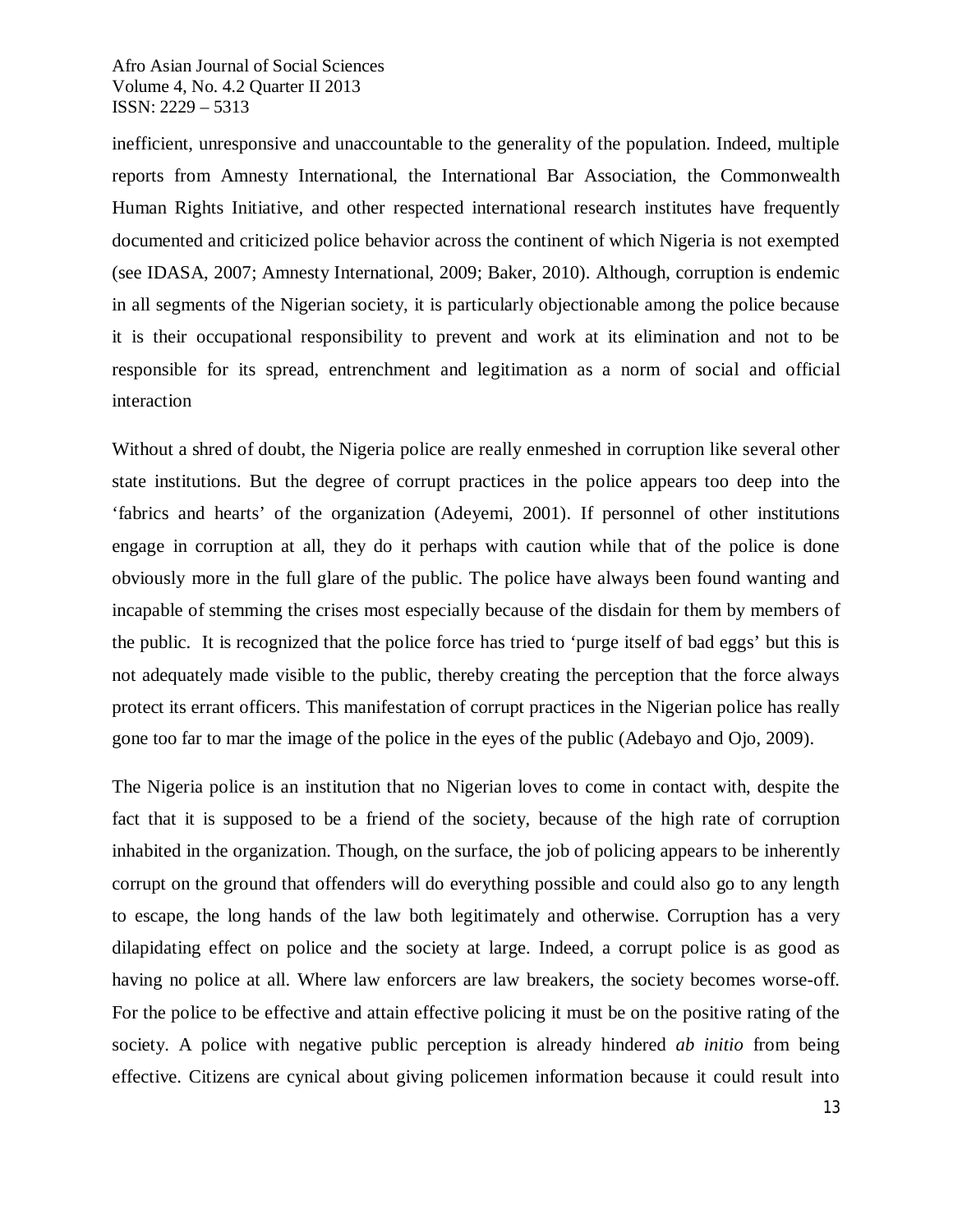extorting money from the suspect. In short, the police is dysfunctional in Nigeria because of the culture of corruption that has eaten deep into its marrows. Until the culture of corruption is addressed, effective and efficient policing in Nigeria, be it federal or state police, will be a mirage.

Another important missing link or weakness of Nigeria's police is that Policing in Nigeria is plagued by several institutional problems that undermine the effectiveness and legitimacy of the NPF. According to Alemika (2010), institutional constraints of Nigerian police include:

a. Police Organization and Management - Organization and management of police forces in terms of vertical and horizontal decentralization and coordination of authority have implications for police behaviours, performance and image. The nature of rules of policing established by a police force, adherence to these rules, rewards or punishment for compliance or non-compliance influence police discipline, integrity, effectiveness, performance and legitimacy, including public estimation and support. The Nigeria Police Force needs to do a lot more in developing its organizational and managerial capacity to meet demands and challenges of policing in the country.

b. Police Personnel Management - In Nigeria, the aspect of the rules and provisions for recruitment, training, deployment, remuneration, promotion, discipline, pension and retirement are not given adequate and continuous attention. These affect police discipline, performance and image. Corruption, partisan and parochial considerations have contaminated the process and decisions relating to recruitment, deployment and promotion in the NPF, thereby dampening motivation and commitment to excellence, sacrifice and integrity in police-work. If staffing qualified people and given them leadership position is properly nurtured, development of a new Nigeria police is achievable and if not, the anti-intellectualism and anti-rationality that have long been embedded in the country's police forces may still extinguish the new light.

c. Information Management - The NPF has continued to neglect the critical area of information management, resulting in operational strategies being dependent on guesses instead of science or systematically produced and acquired knowledge. The ability of a police force to manage information relating to socio-economic and political trends and to relate such information to the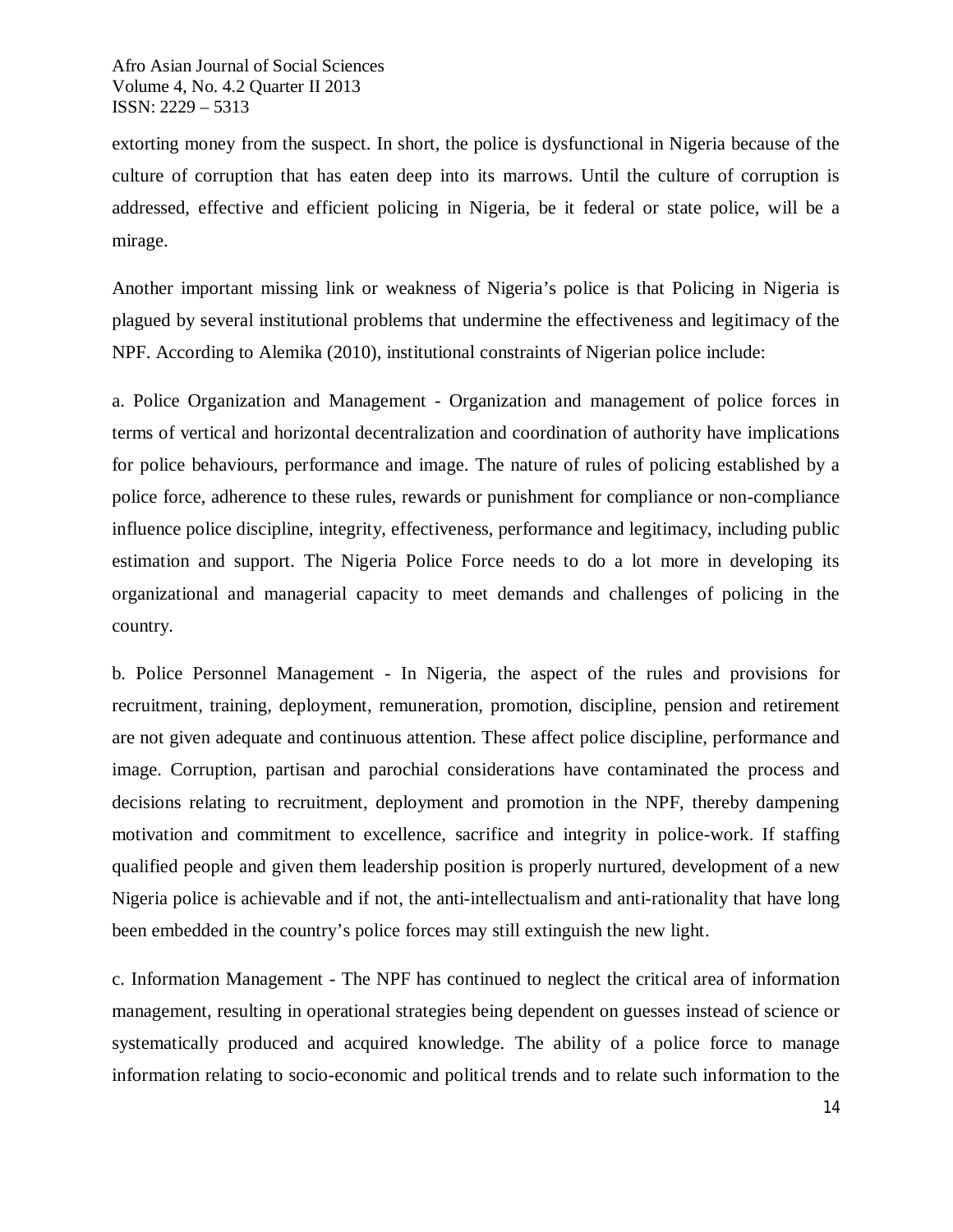trend, pattern and severity of crimes will determine its capacity to plan and implement crime prevention and crime control policies, strategic plans and operations.

d. Personality of Police Personnel – The police is also careless about the recruitment process to test the emotional stability of a potential recruit in order to ensure that only those that can meet the challenges of police work in Nigeria, at present and in the near future are recruited. Personality of a police officer exercises influence on his or her behaviour, performance and relationship with the public. This is the reason why in many societies, potential recruits are subjected to a battery of psychological and other tests with a view to determining their emotional stability and social relation competence. The Police Service Commission and the NPF need to review the recruitment process in this regards. It will be a waste to recruit an individual who do not possess adequate academic qualification, strong emotional and moral qualities and a patriotic commitment to Nigeria, in an age or era characterized by computer crimes, sophisticated and technology assisted financial crimes, piracy, terrorism and espionage.

e. Police Culture - A collection of structural, institutional and personality factors create what has been variously referred to as police culture. Police 'working personality' and culture result from the elements of police-work, authority and isolation. Police-work breeds solidarity and occupational pathology characterized by 'perceptions of the public as uncooperative, unsupportive and antagonistic toward the police'. In Nigeria, this engenders a tendency by the police to protect each other's criminality and misconducts. As a result, the integrity of the police is undermined and a culture of impunity is thereby entrenched. These institutional problems are critical to the attainment and sustenance of an effective police force and deserve serious consideration and attention by the government and police leadership.

# **BETWEEN FEDERAL AND STATE POLICE: THE CONCLUSION AND WHICH WAY FORWARD?**

The debate on whether the states should be permitted to recruit, train, fund and control own Police independent of federal government as obtains in the United Kingdom, Europe and United States of America is indeed very healthy for Nigeria's democracy. However, the focus of the debate is despicable. For the discerning, it is clear that there has been a steady dangerous twist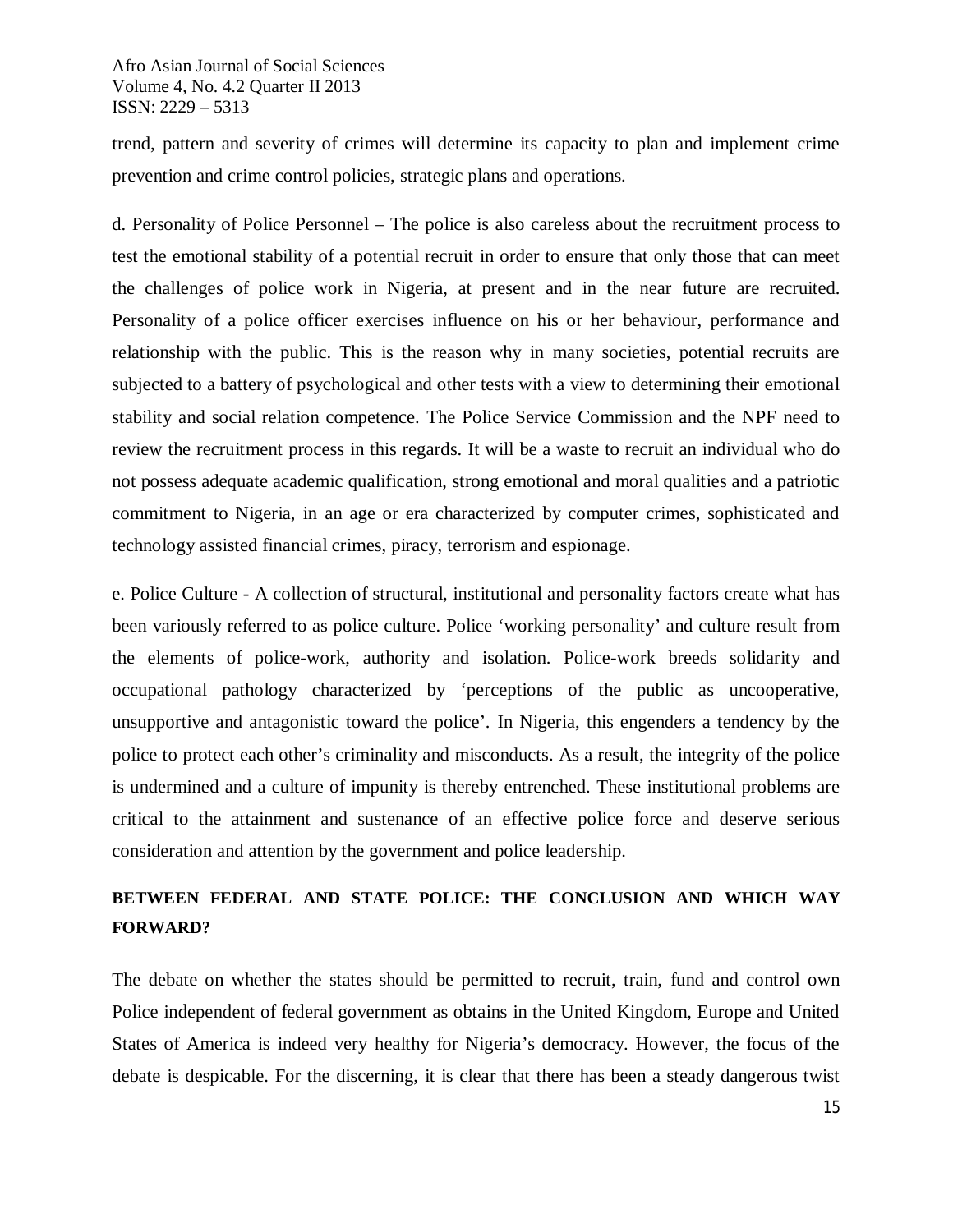with ethno-religious coloration (Aleyomi, 2012). But whichever side of the divide one finds himself, the ineptitude of the Nigeria Police is visible. Evidently too, the rising rate of crimes across the length and breadth of the country, stoutly support this point. Indeed, one does not need to hire a star gazer or a prophet before coming to the understanding that the nation is currently doddering on an untamed monster following the activities of religious extremists. The situation is even more precarious when one considers the evident failure on the part of federal security agencies to respond to such security challenges as the sustained pipeline vandalization in the Niger Delta region, kidnapping, high octane murders and assassinations, killings, among others (see Nigerian Tribune, October 05 2012; The Punch, October 10 2012). This lacuna may have further aggravated the call for state police as a remedial measure.

There are no misgivings that the security challenges in the country are getting worse every passing day. Instead of improving, it is further deteriorating to its lowest ebb. The state of insecurity has indeed affected socio-economic activities, especially in the northern part of the country where killings and destruction of lives and property is well pronounced. In fact, in the history of Nigeria, there has never been a time the country witnessed serious security breach such as now. There is need however to proffer adequate mechanism in addressing this menace. First and foremost, there is need to address some of the historical and structural imbalances in the federalism practiced in Nigeria, especially, as it affects key institutions of a federal or state government of which policing is a major one.

There should be structural changes to make policing more effective. In order for police and security reforms in Nigeria to be effective, key institutional reforms must be implemented. For community based policing to be effective, including decentralization of authority, a beat orientation, forward planning, performance evaluation, strategies to overcome officer resistance and sufficient funding. The existing structure is seen as a charade, creating division and discontent. For example, the appointment and dismissal of the Inspector General of Police by the President single handedly is anti-federalism, thereby need to be reformed or changed. The President should submit a list of qualified candidates to the national assembly for selection and also, the national assembly should be aware of any dismissal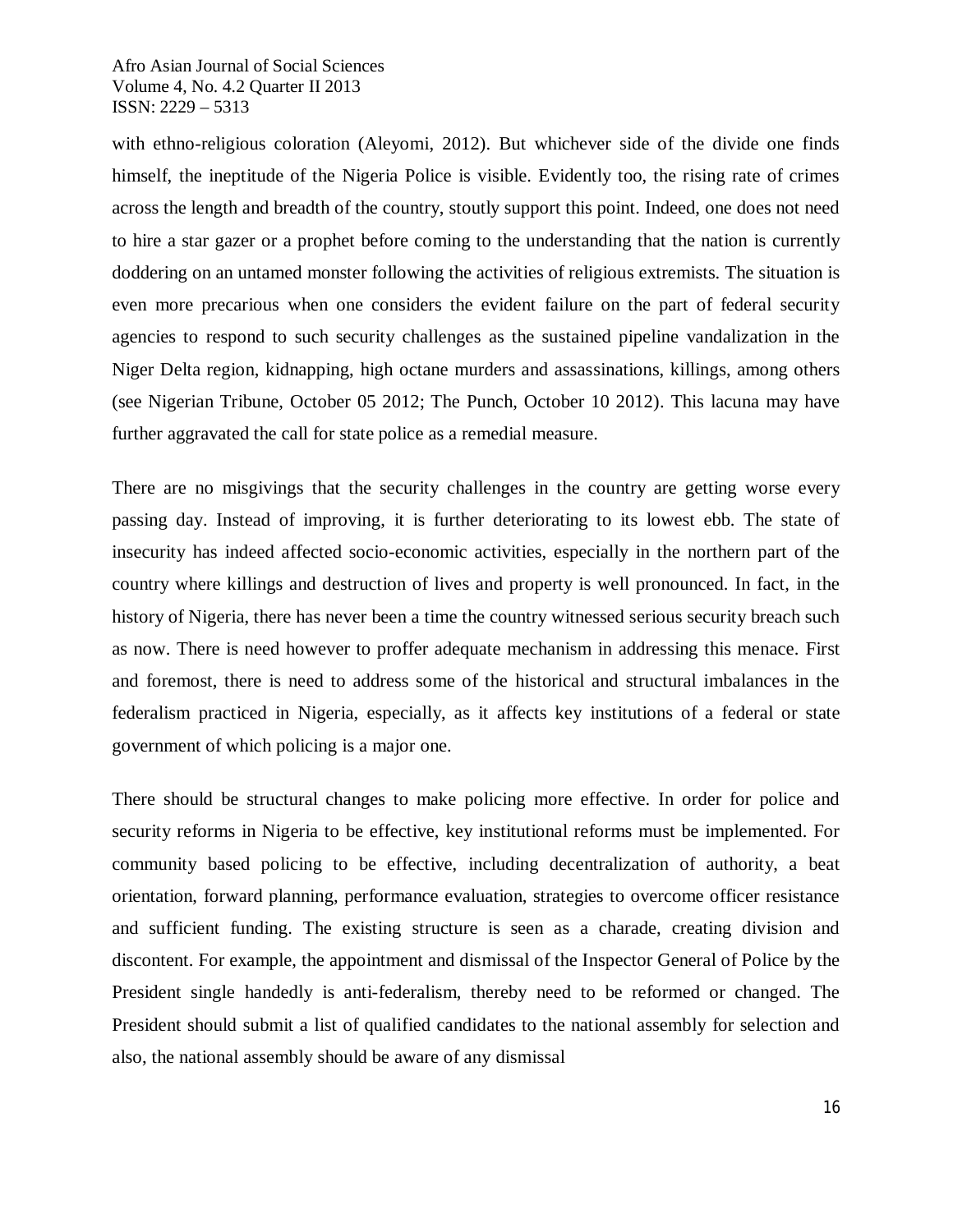As a country operating a federal system of government, all the basic tenets of federalism should be put in place. A functional federalism is necessary in a heterogeneous society, such as Nigeria, and not to be practiced partially. Therefore, the need for state police cannot be overemphasized. The concerns that state police could be misused by state governors or with the fair that this could become dangerous with a political history of witch-hunting and intimidation of political opponents, and by extension, the 'do or die' political philosophy, which successive leaders have passed down the line, can be constitutionally addressed. There is no practice without advantages and disadvantages. On the issue of establishing state police, judging from the argument for and against, it is clear that the good side of state police outweigh the bad side. Even at the federal level, there are pockets of cases where the government uses the police as agents of intimidation. This is not to say that the present police force in Nigeria is ineffective but there is need to unbundle police institution because of the multi-cultural and multi-ethnicity of Nigeria. To check the excesses of the state governors and other state official when state police is established, there is need to construct the laws that would effectively recognized the challenges and put necessary safeguards in its operation to prevent abuse. More so, the fact that there is state police would not in any way abolish the federal police. It should be concurrently practiced and the constitution will spell out the duties of each police system and their limitations.

As one of the major imperatives for an enduring democracy in Nigeria, a better police is of utmost significance. Federal government which has exclusive powers over the Nigeria police need to act quickly to save the organization from its ruin. There is still large a portion of police officers that is barely literate. Entry qualification into the force should be at least holders of Ordinary National Diploma certificate or its equivalent. Those that were recruited long time ago should be advised within a specified period of time to update their knowledge. While United Nations recommends one policeman to 400 citizens, Nigeria has the ratio of one policeman to 722 citizens. This low strength level has occasioned a situation in which policemen are easily overpowered by criminals coupled with the fact that some of these policemen are not well trained. Thus, training should be a continuous exercise at regular intervals, to enhance the performance of the ranks and files of police officers. Training and recruitment of qualified personnel is sine qua non for checkmating crimes. In the same vein, motivation is of utmost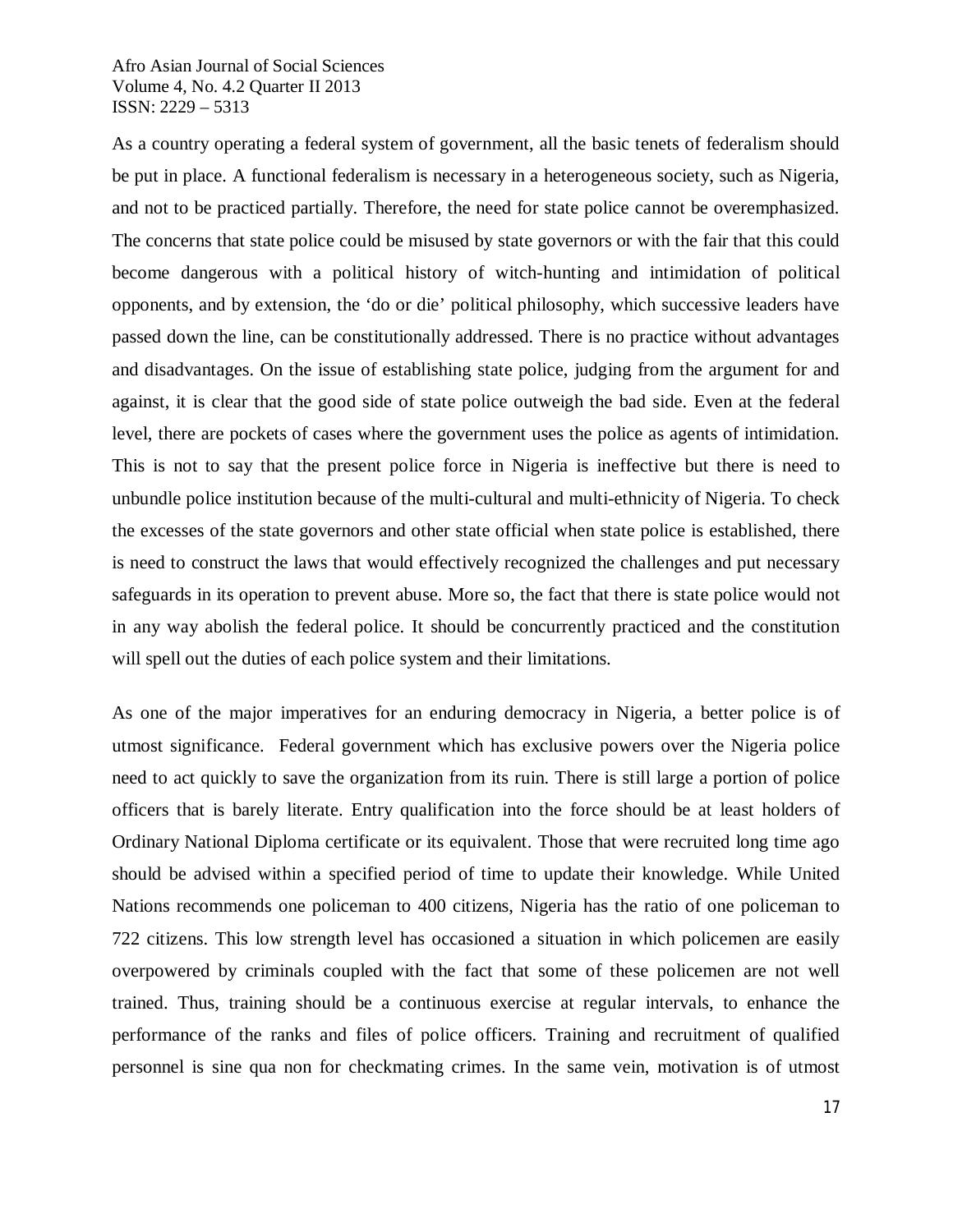significance to productivity. Both officers and corps should be greatly motivated if the society has to be better protected. This can be done in terms of special scale outside the civil service rating because of the hazard involved in the work of policing. Not only that, appointment, promotion and discipline in the force should be a regular thing. This would go a long way in boosting the morale of policemen. It is obvious that poor funding, lack of welfare and logistics support as well as inadequate training are some of the major factors militating against the police force over the years, thus leading to recurrent abysmal performance.

As part of motivation, all necessary communication gadgets and mobility should be provided to ease their jobs. Likewise in this computer age, the job of policing should be well computerized with information technology. The present police lacks strong data base. As an internal control measure, there should be a forensic laboratory with qualified handlers. The detectives in the organization should be used to monitor the activities of those on the traffic patrols and station duties, so that those who may find it difficult to put off the garment of corruption can be shown the way out of the police. If this is done regularly and the names of corrupt ones dismissed are published quarterly it will go a long way to stem the tide of corruption in the Nigeria police.

For a better organization to be evolved, both the society and the Nigeria police itself need reorientation. The mass media may assist here. The entire citizenry should be well educated as regards their basic human rights. It should be realized that to offer bribe for a bail able offence is wrong or to offer money to Policemen on the road even without soliciting for it is immoral. Above all, discipline is crucial to effective policing. If the officers are not self-disciplined, the corps becomes worse-off. It is only a well-disciplined police like the military that can serve as a catalyst to democratic sustenance not minding whether it a federal or a state police.

Conclusively, the police is the symbol of the state. The efficiency and disposition of that force determines the perception of law and order from within and without. As the argument for state police continues to gain momentum, it is imperative that the existing police structure should be well funded and equipped for better service delivery, especially now that the country is facing serious security challenges. There is obvious need to equip and reposition the force to checkmate acts of terrorism, armed robbery, kidnapping and other sundry criminalities which have all eaten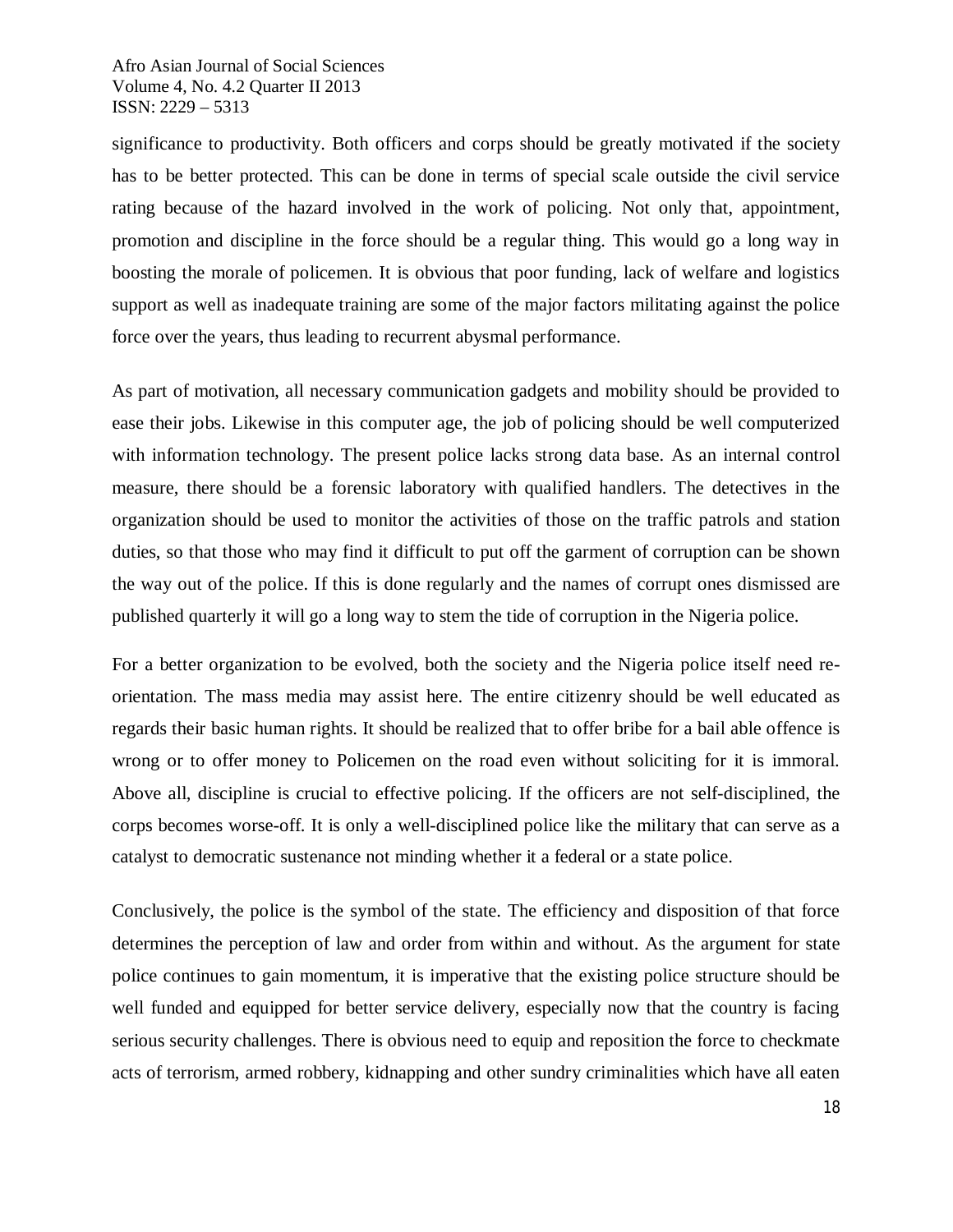very deep into the fabric of the Nigerian society and threatening the country's existence. No doubt, the fact in practice is that decentralization encourages specialization and efficiency. Hence, a decentralized system of law enforcement agency must be regulated and understood. As such, there is the need to have knowledge of matters that affect multiple police in a federal system of government and also to hastily address the leadership crises and corruption in the society. If not, security threat is inescapable whether the proposed establishment of state police sees the light of the day or not.

## **REFERENCES**

- Adebayo, P. F. and Ojo E. O. (2009) The Challenges of Effective Policing as measure of Controlling the Phenomenon of police Corruption in Nigeria Today, *International NGO Journal,* Vol. 4(3):70-75
- Adedeji, O. A. (2012) State police in Nigeria: Issues and Challenges. Available at: http://ssrn.com Retrieved on October 2, 2012
- Adetumbi, O. (2012) If we have Courts at State Levels…Why not State Police? *Nigerian Compass* August 19, Available at http://www.compassnespaper.org. Retrieved on October 18, 2012
- Adeyemi, A. A. (2001) "Corruption in the Administration of justice in Nigeria", paper presented at the National Conference on the Problems of Corruption in Nigeria", held by the Nigerian Institute of Advanced legal Studies, at the Chelsea Hotel, Abuja, March 26-29
- Ahire, P. T. (1993) "Native Authority Police in Northern Nigeria: End of an Era." in T. N. Tamuno et al. eds. Policing Nigeria: Past, Present and Future, Lagos: Nigerian Police Force and Malthouse Press
- Alemika, E. E. O (2010) History, Context and Crisis of the Police in Nigeria. A Paper Presented at the Biennial Retreat of the Police Service Commission on the theme, *Repositioning the Nigeria Police to Meet the Challenges of the Policing a Democratic Society in the twenty-First Century and Beyond,* held at the Le Meridian Hotel, Uyo, Akwa Ibom State, November 1-4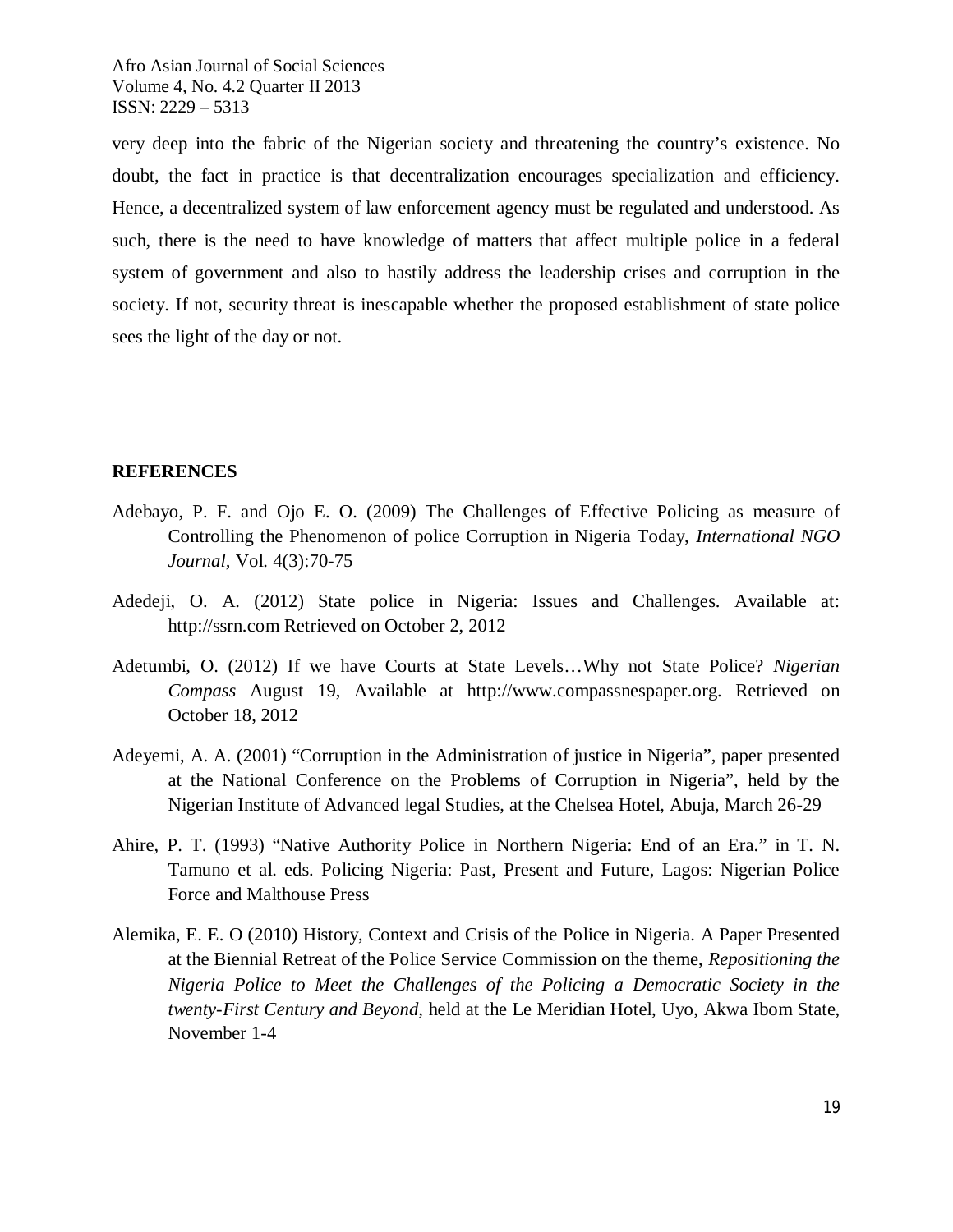- Alemika, E. E. O and Chukwuma, I. C. (2012) "Analysis of Police and Policing in Nigeria', in a Desk Study of the Role of Policing as a Barrier to Change or Driver of Change in Nigeria, prepared for the Department of International Development (DFID), Lagos: CLEEN Foundation
- Alemika, E. E. O. (1993) Colonialism, State and Policing in Nigeria *Crime, Law and Social Change* Vol. 20, pp. 189-219.
- Aleyomi, M. B. (2012) Ethno-Religious Crisis as a Threat to The Stability Of Nigeria's Federalism *Journal of Sustainable Development in Africa*, Vol. 14(3), Pp. 127-140
- Amnesty International, (2009) "Killing at Will: Extrajudicial Executions and Other Unlawful Killings by the Police in Nigeria," Available at http://www.amnesty.org. Retrieved on October 26, 2012
- Baker, B. (2005) Who Do People Turn to for Policing in Sierra Leone? *Journal of Contemporary African Studies* Vol. 23, No. 3
- Baker, B. (2010) Nonstate policing: Expanding the Scope of Tackling Africa's Urban Violence, *Africa Security Brief,* A Publication of the Africa Center for Strategic Studies, No. 7
- Blueprint Newspaper (2012) Giving State Police a Second Thought, September 03, Available at http://blueprint.com. Retrieved on October 09, 2012
- Businessday (2011) senator Ali Ndume Charged with Suspected Sect Member" Wednesday, November 23
- Ehindero, S. (2012) Which Way Forward for the Nigeria police: Federal or State police, *Vanguard Newspaper* February 09
- Goldstein, H. (1975) Police Corruption: A Perspective on its Nature and Control, Washington: Police Foundation, p.3.
- Institute for Democracy in Africa (IDASA), (2007) "Conference Summary Report on Police Reform & Democratization Conference," available at http://www.idasa.org.za. Retrieved on October 02, 2012
- James S. (2011) "IGP Disbands Dreaded Bayelsa Security output" *Thisday* September 24
- Jonathan, G. A. (2011) Conditions Not Yet Right for State Police in Nigeria, Abuja: Nigeria Village Square, December 06
- Leach, P. (2003) Citizen Policing as Civic Activism: An International Inquiry, *International Journal of the Sociology of Law* Vol. 31, No. 3